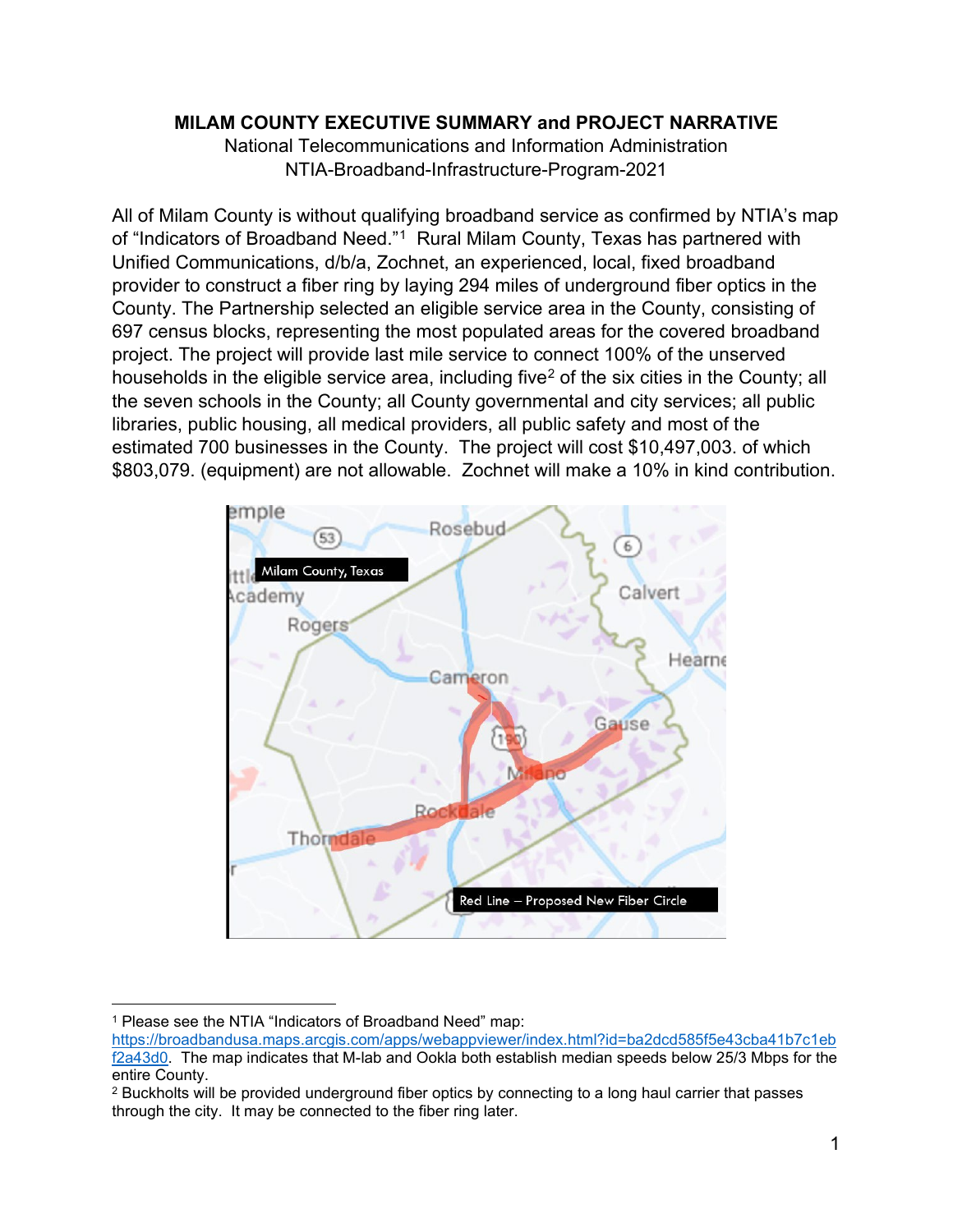**Covered Broadband Project:** This middle mile and last mile service will include the laying of 54 miles of backbone fiber, 100 miles of "middle mile" fiber in the cities and 140 miles of "last mile" fiber providing 1,000 Mbps download and 1,000 Mbps upload to 100% of the underserved households in the eligible service area. The project will provide service to all the 4,211 households of the 697 unserved census blocks in the eligible service area.[3](#page-1-0) Milam County and all its census blocks are "eligible service area(s)" as the M-Lab and Ookla median speeds for the entire County are well below that of 25/3 Mbps qualifying broadband service. The Partnership chose this project because the six cities represent the most concentrated area of population. Thus, the installation of fiber in this area is the most cost effective. Further, this County wide "circle" of fiber can be expanded to provide fiber optics to the approximate 28 wireless towers in the County, enhancing the wireless signal strength. It will also provide the backbone of future County wide growth as new expansion circuits can be added.

**Description of the Covered Partnership:** Zochnet is a locally owned and operated provider of fixed broadband service with headquarters in Giddings, Texas. It currently constructs and provides fixed broadband wireless service by using 175 towers to provide service to over 8,000 customers in 14 central Texas Counties, including Milam. The project will be under the direction of Zochnet CEO Robert Zoch, Engineer Bill Ingram and CFO Roger Turner. Zochnet has not and is not receiving any Federal or State funds of any kind to deploy broadband service in the proposed service area.

**Description of Statutory Funding Priorities:** This project meets and exceeds all the statutory funding priorities as set forth in Section I.A of the NOFO. The project will provide service to 100% of all the 3,674(87%) of the unserved households in the eligible service of 4,211 homes by providing end user fiber to each individual household in the proposed service area; the project will provide service to a County of less than 50,000 inhabitants; the project is the most cost effective, because of the population concentration and low maintenance for underground fiber; and the project is designed to provide 1,000 Mbps download and 1,000 Mbps upload. Because the project is providing fiber optics, the program can evolve, sustain, and scale for future advanced services and is in fact, a "future-proof" infrastructure.

**Conclusion**: Milam County is a rural county without qualifying service and a perfect fit for the intended use of the NTIA grant. This proposed covered broadband project is designed to provide fiber optic service to 100% of the underserved households in the eligible service area. Finally, the project is "future proof" and will enable Milam County to have the gold standard of broadband, fiber optics!

<span id="page-1-0"></span><sup>3</sup> See Exhibit 1, Milam County Census Blocks by Household & Population for the Proposed Project. The Excel spread sheet contains a listing of all the Milam County census blocks, census blocks in the proposed service area, census blocks in the proposed service area that received RDOF funding, households and population numbers by census block and the census blocks with households and population numbers for the six involved cities of the proposed service project.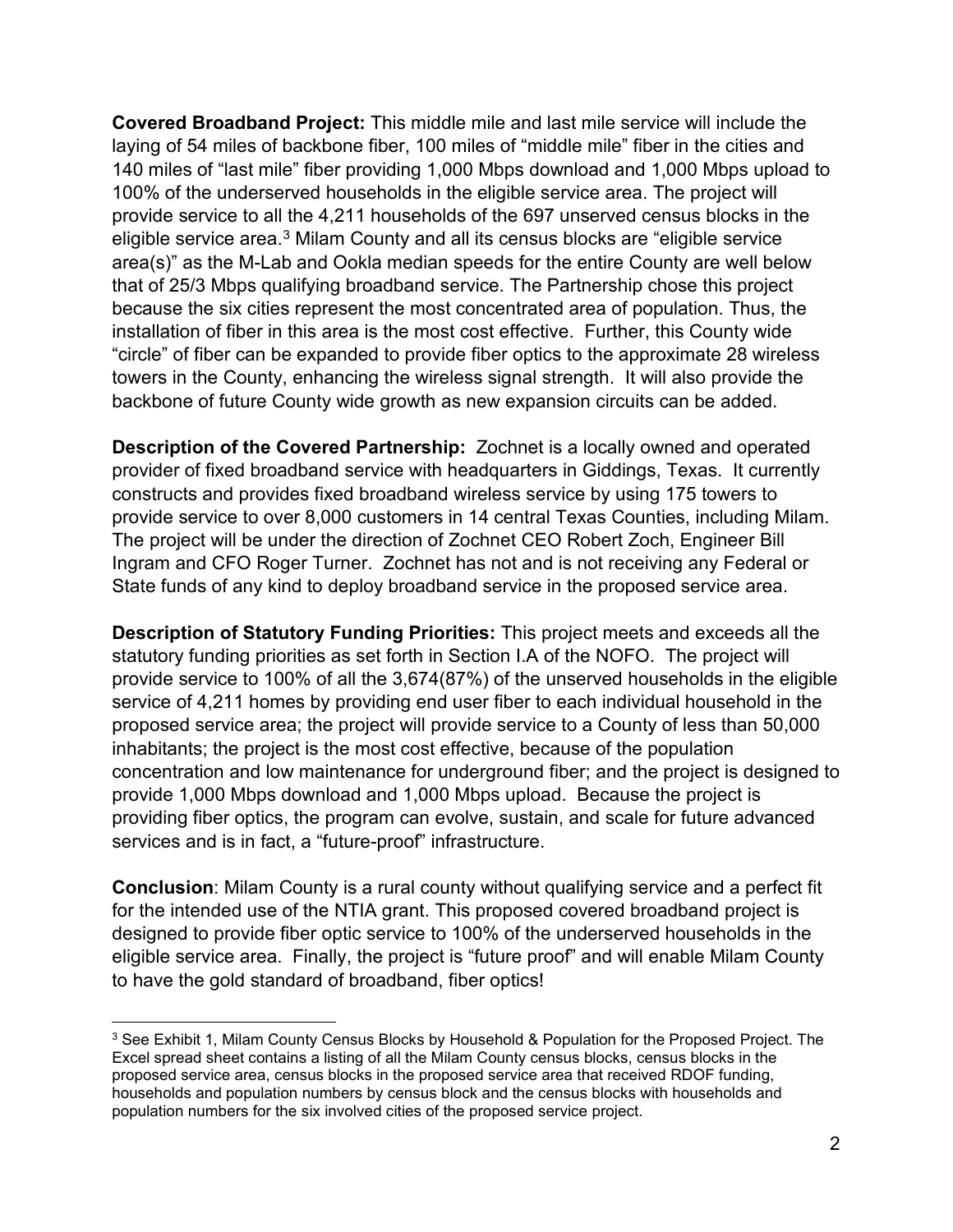## **PROJECT NARRATIVE**

Milam County is centrally located in the State about one hour northeast of Austin, Texas. The County had a 2010 population of 24,757 and an estimated 2020 population of 24,708.[4](#page-2-0) For over sixty years, Milam County was the home of one of Alcoa Aluminum's largest smelting facilities, employing over 1,200 local individuals. Alcoa selected Milam County because of its vast lignite coal deposits. Alcoa was the largest employer and the largest source of tax revenue in the County during its sixty years of operation. However, over ten years ago, Alcoa began closing the facility and today it is no longer in use. Additionally, the second largest employer, Luminant, a coal fired power generating facility, closed in 2018. Further, the two hospitals of the County closed after filing for bankruptcy in late 2018. Thus, the County has no hospital or after-hours medical care.

However, Milam County has clawed back from these massive setbacks by taking advantage of the assets it has. For example, it has become the home of North America's largest bitcoin mining/data processing center. Bitcoin mining uses large quantities of electricity, which is readily available due to the enormous 356 kV powerlines located in the County. In addition, Milam County has solar farms as the same 356 kV powerlines can be used as transmission lines for the new energy. In fact, Milam County is on track to become the largest solar producer in Texas. On August 10, 2021, the United State Senate passed legislation to fund Interstate 14, which will follow Highway 190 across the County and through Cameron. Undoubtably, this will provide great new transportation access for the County and enable more economic growth. Finally, in 2020 Milam County received an advanced telehealth station, paid for with grant funding and the assistance of Texas A&M that now offers limited after-hours care.[5](#page-2-1)

However, to support the existing homes and businesses and to attract new business, the County is in dire need of reliable high-speed internet. Available internet in Milam County is ADSL, fixed point wireless, cable, and satellite. However, the service is slow and often unreliable. In fact, according to data sourced from the American Community Survey collected by the U.S. Census, Measurement Lab (M-Lab) and Ookla, the median speed of fixed broadband service for all Milam County is below 25/3 Mbps.<sup>[6](#page-2-2)</sup>

https://www.census.gov/quickfacts/milamcountytexas

<span id="page-2-0"></span><sup>4</sup> Please see 2010 U.S. Census results and estimates for 2020:

<span id="page-2-1"></span><sup>5</sup> The "On Med" telehealth station is the most technologically advanced telehealth machine in the United States. Zochnet provided underground fiber for the device at a cost of about \$100,000.00 but did not charge for the installation.

<span id="page-2-2"></span><sup>&</sup>lt;sup>6</sup> Please see the NTIA "Indicators of Broadband Need" map:

https://broadbandusa.maps.arcgis.com/apps/webappviewer/index.html?id=ba2dcd585f5e43cba41b7c1eb f2a43d0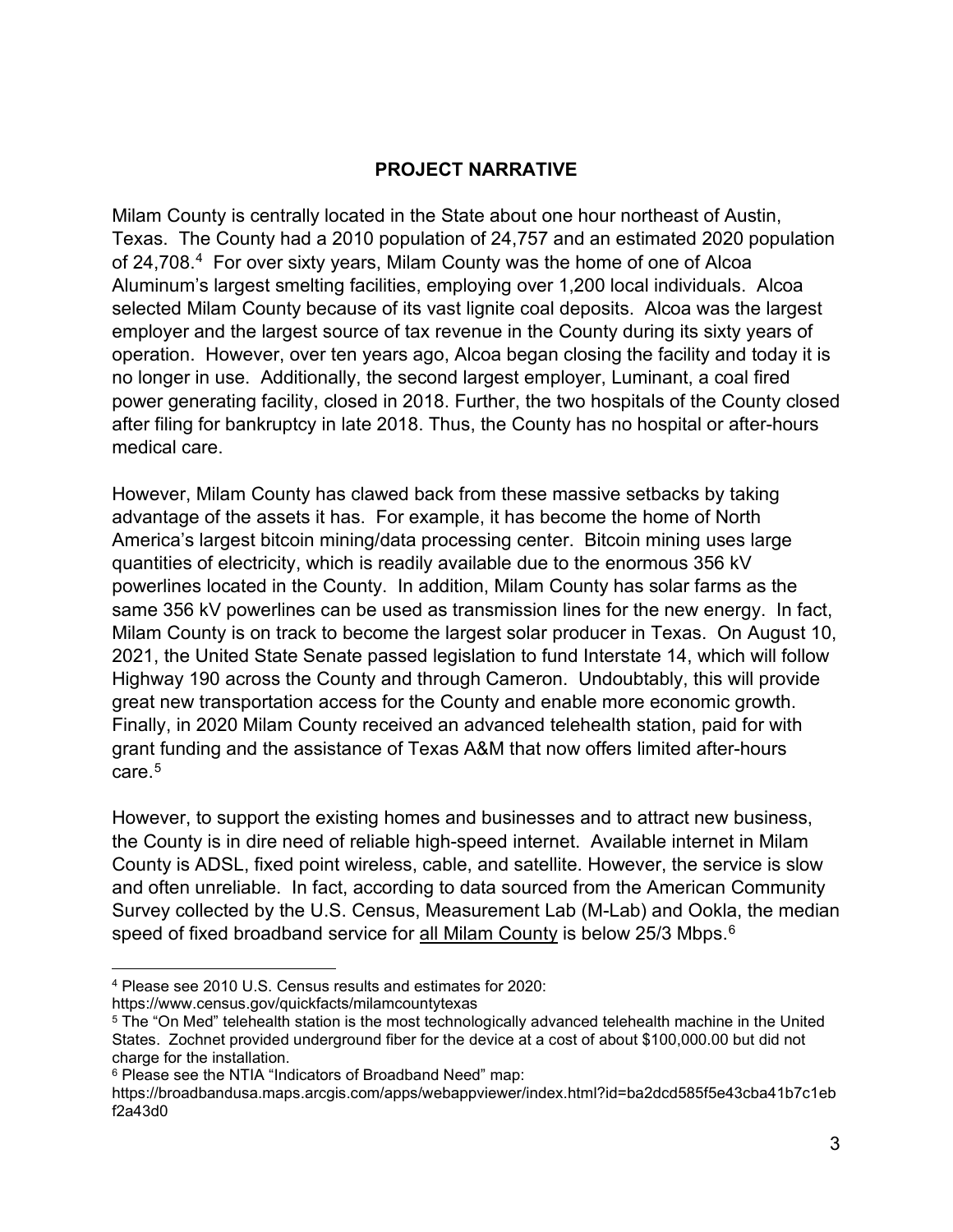The solution to this problem is the installation of the proposed underground fiber optics ring to connect the cities of the County. This project was selected, because the five cities to be connected by the ring of fiber have the largest concentration of the County's population. Therefore, laying fiber to these concentrated areas connects more households and businesses and makes better use of grant funding. The proposed project is designed to connect 697 census blocks, 4,211 households with a population of 10,819. This represents 43% of the entire population of Milam County.[7](#page-3-0)

The proposed budget includes the cost of fibering the 99 census blocks in the eligible service area that did receive RDOF funding. This amounts to 397 households in the eligible service area. Although RDOF funding has been awarded, the Partnership is unsure as to what type of service will be provided nor when the service will be available. Due to the limited amount of the RDOF funding, the Partnership is confident the funding will not be used to provide fiber optics. However, should NTIA determine that these 99 census blocks should not be fibered, we request approval for the 598 census blocks in the eligible service area that are truly "unserved." The budget will be reduced accordingly.

The proposed fiber ring will provide a backbone to connect the cities while allowing an excellent opportunity for expansion as new circuits can be added. The ring will be connected to three long haul carriers, providing triple redundancy. Therefore, if a trunk line is cut, the ring will still provide service by connections from the other two carriers. The Partnership elected to lay the fiber underground, because in many areas, Zochnet has previously been denied access by the pole owners to place fiber on the poles. In some areas the poles supposedly are "saturated" with other lines and in some cases, the pole owners simply refused for competition reasons. Finally, underground fiber is better protected against natural disasters.

The proposed project has the full support of all the involved Mayors, school superintendents and the public libraries of Milam County. Each has signed a letter of support for the project.<sup>[8](#page-3-1)</sup> The pandemic made us painfully aware of how bad our internet situation is as virtual connections were impossible or slow at the best. Many students who stayed home could not connect with their schools. In fact, "hotspots" were purchased with CARES Act funding and provided to stay at home students to provide connections with the classroom.

<span id="page-3-0"></span><sup>&</sup>lt;sup>7</sup> See Exhibit 1, Milam County Census Blocks by Household & Population for the Proposed Project. The Excel spread sheet contains a listing of all the Milam County census blocks, census blocks in the proposed service area, census blocks in the proposed service area that received RDOF funding, households and population numbers by census block and the census blocks with households and population numbers for the six involved cities of the proposed service project.

<span id="page-3-1"></span><sup>&</sup>lt;sup>8</sup> See Exhibit 2, Letter of support dated August 10, 2021, from the mayors, superintendents and public libraries.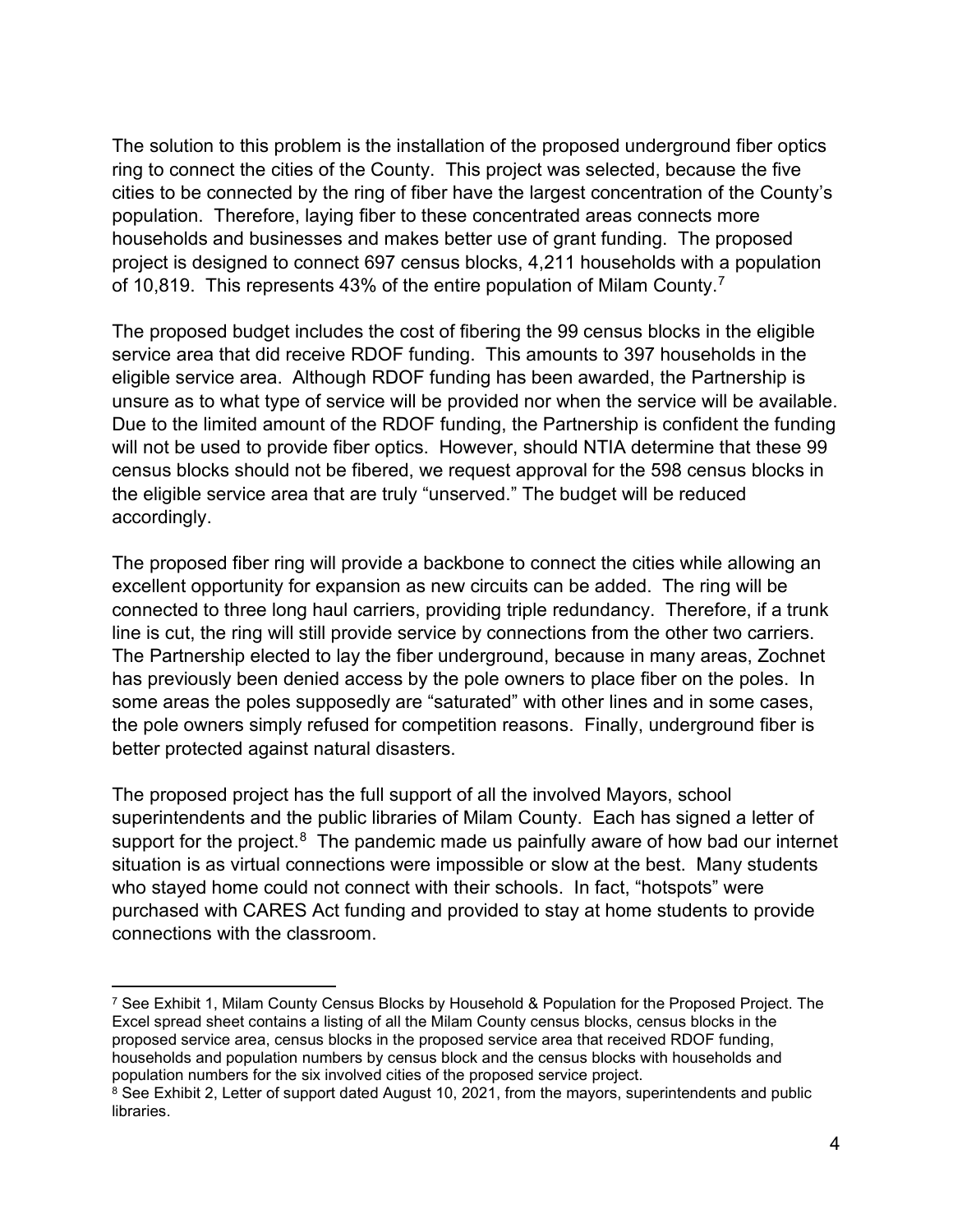The State of Texas has been contacted, but as the State has no plan for broadband expansion, the proposed plan is not in conflict.<sup>[9](#page-4-0)</sup>

Grant funds are needed for this aggressive project as the return on investment of underground fiber is slow, especially in rural areas, such as Milam County where the customer base is sparse. Although Zochnet has begun laying fiber optics in Cameron, progress is slow and the associated costs and return on investment issues prohibits quick deployment. Over the last year Zochnet has only been able to lay about three miles of underground fiber. If the proposed grant is awarded, two additional boring machines will be purchased and additional construction crews of over thirty individuals will be hired to make this service of the future available in only one year!

**Description of the Covered Partnership**: The Milam County Commissioners Court formally approved the partnership with Zochnet on July 26, 2021, after Zochnet filed a favorable response to a public request for qualifications.<sup>10</sup> There are no other partnerships involved in the proposed project and Zochnet has not partnered with any other County or municipality for the NTIA Broadband Infrastructure Grant Program. There are no informal collaborators.

Zochnet was incorporated in 2010 and has been in business for over 11 years. It is primarily a wireless internet provider, providing service with 158 towers throughout 14 central Texas Counties. Its primary focus is on three central Texas counties of Milam, Burleson, and Lee. It has installed and connected over 140 miles of aerial fiber in Burleson and Lee Counties. It recently began installing underground fiber in Milam and Austin Counties as well.

Zochnet constructs its own projects with its own employees. It also services, maintains, and provides customer service to its 8,000 customers with its own employees. It has a large operations center in Giddings, Texas where it monitors its entire internet operation 24 hours of every day.

Zochnet is the perfect partner for the project because it is already in the business of providing fixed broadband services to Milam and its surrounding counties, including aerial and underground fiber. It is already providing maintenance and customer service in the County as well. Its experience in the business will ensure project sustainability.

**Description of the Covered Broadband Project:** The proposed fiber project is a competitively and technologically neutral project for the deployment of fixed broadband service. The project will deliver symmetrical speeds of 1,000 Mbps download and 1,000

<span id="page-4-0"></span><sup>9</sup> See Exhibit 3, Letter of "No Conflict" from the Texas Comptroller of Public Accounts, dated August 9, 2021.

<span id="page-4-1"></span> $10$  See Exhibit 4 – Minutes of the July 26, 2021, Milam County Commissioners Court, unanimously approving the covered partnership with Zochnet.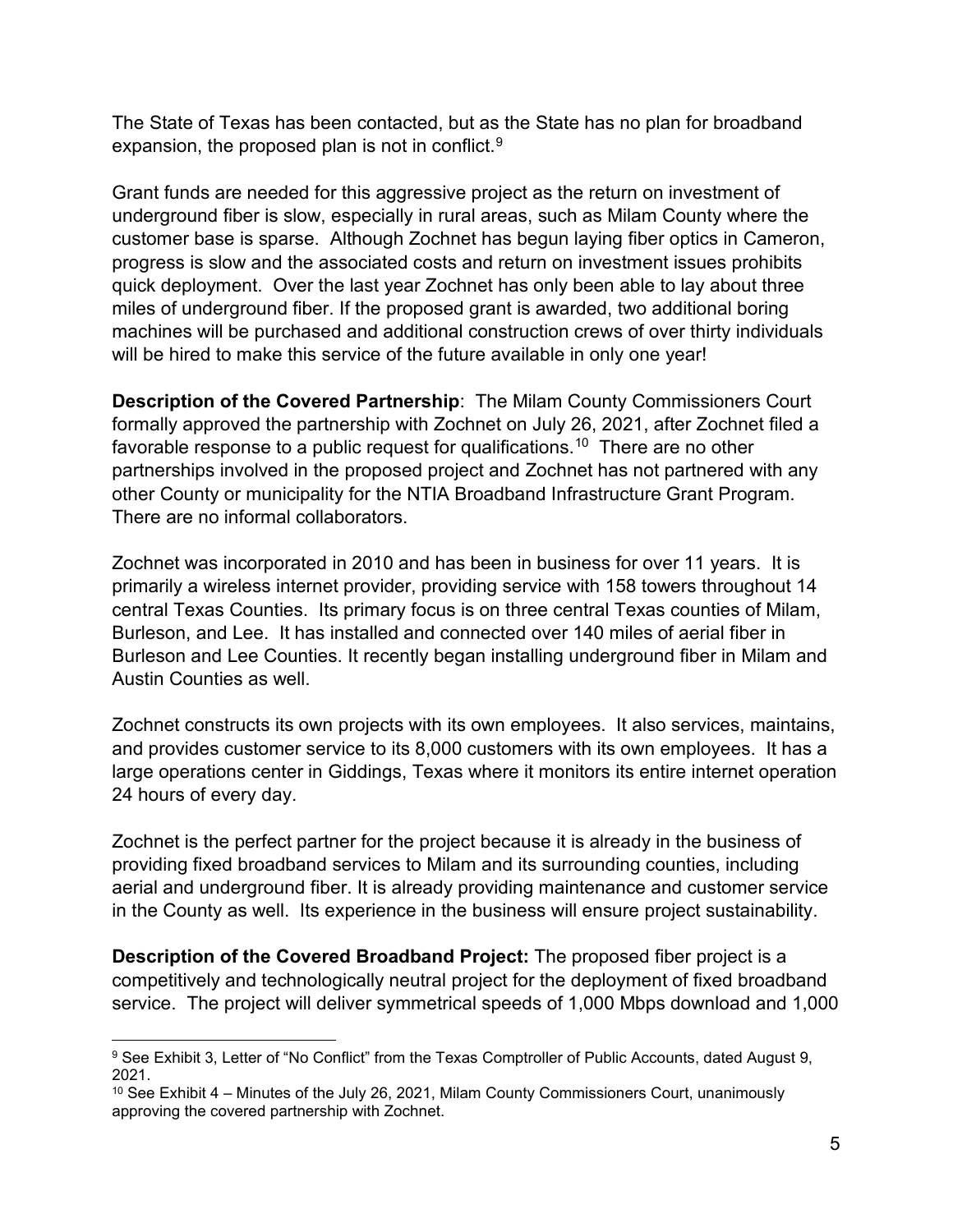Mbps upload with latency sufficient to support real time, interactive applications. Because information travels through fiber cables at the speed of light, latency delay with fiber optics is exponentially less: an average of 17 milliseconds, compared to 100 milliseconds with cable internet.

Zochnet will bore underground and install an estimated 240 miles of underground fiber in the six involved cities. An additional 54 miles of fiber will be laid using trenching equipment alongside Highway 79, Highway 77 and Highway 190 using the TxDot right of way to connect Cameron, Rockdale, Milano, Gause and Thorndale.<sup>[11](#page-5-0)</sup> The 54 miles of backbone fiber will connect to the 100 miles of "middle mile" fiber whereby 100 percent of the total unserved (infrastructure) households in the affected census blocks will be connected. In fact, fiber optic service will be laid and offered to every individual household, business, governmental entity and school located in the six cities of the County: Buckholts, Cameron, Milano, Gause, Rockdale and Thorndale.

All the census blocks we propose to fund with the NTIA grant meet the definition of an "eligible service area" as set forth in section I.A. of the NOFO. While we do not have access to the actual broadband service speeds within these census blocks, we do have access to data provided by the NTIA map and related data detailing actual broadband speeds in the County. According to the County CSV data, the M-Lab median download speed for the County is 7.780 Mbps and the median upload is 1.908 Mbps. Ookla indicates the median download speed for Milam County is 10.17 Mbps and the median upload speed is 2.411 Mbps.<sup>12</sup> As both speeds are well below the minimum 25/3 Mbps definition of broadband, it is evident that none of the involved census tracts could possibly have speeds in excess of the minimum requirements. Therefore, all the involved census blocks meet the definition of an "eligible service area."

In the past some census blocks in the County did receive CAF and CAF II funding. However, the funding is over and the projects are completed. There are 99 census blocks in our "eligible service area" that did receive some Federal funding through the Rural Digital Opportunity Fund (RDOF). [13](#page-5-2) We have meticulously deleted every census block within the eligible service area that recently received RDOF funding from our application. Therefore, the 598 census blocks in our application are truly "unserved" as each does not have qualifying broadband service and "no broadband provider has been selected to receive, or is otherwise receiving, Federal or State funding subject to enforceable build out commitments to deploy qualifying broadband service in the

<span id="page-5-0"></span><sup>&</sup>lt;sup>11</sup> Buckholts will connected by with a connection circuit to a nearby trunk line carrier.

<span id="page-5-1"></span><sup>&</sup>lt;sup>12</sup> See Please see the NTIA "Indicators of Broadband Need" map:

https://broadbandusa.maps.arcgis.com/apps/webappviewer/index.html?id=ba2dcd585f5e43cba41b7c1eb f2a43d0.

<span id="page-5-2"></span><sup>&</sup>lt;sup>13</sup> Please see exhibit 1, sheet 2, entitled "RDOF in our Service Area" for a complete listing of the census blocks in this proposed service project that received RDOF funding. There are a total of 89 census blocks in the proposed project that received RDOF funding.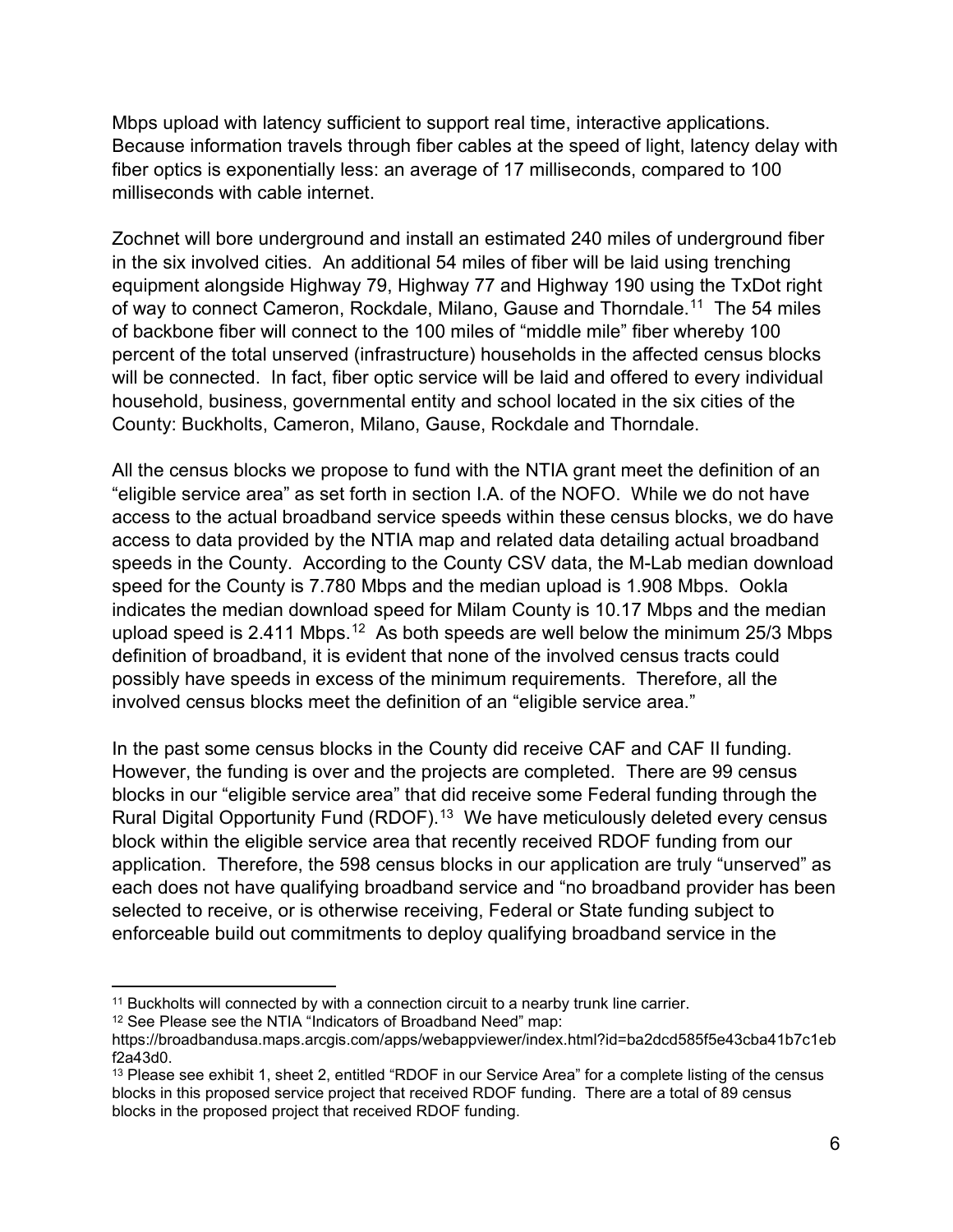specific area."<sup>[14](#page-6-0)</sup> Therefore, the entire proposed service area meets the definition of "unserved" as defined in section I B (k) of the NOFO.

However, if the grant is awarded, fiber optics will be laid to each household, business, school or public entity in the proposed service area including any household or business in the proposed project that received RDOF funding. This does not mean, laying the fiber to a "curb", but rather to the individual households and businesses.

**Description of the Area to be Served:** As set forth herein, a fiber ring will be constructed to connect five of the six cities in the County. Buckholts' underground fiber will be connected to a trunk line fiber carrier in close proximity to the city. Below is an image of the area to be served. The red lines denote where backbone underground fiber ring will be laid.



# **Description of the Funding Priorities the Proposed Project Satisfies:**

Priority I: The proposed project is designed to provide service to the greatest number of unserved households in the eligible service area. Of the 4,211 households in the selected eligible service area, 3,674 or 87% are "unserved" as each does not have qualifying broadband service and "no broadband provider has been selected to receive, or is otherwise receiving, Federal or State funding subject to enforceable build out

<span id="page-6-0"></span><sup>&</sup>lt;sup>14</sup> Please see exhibit 1, sheets for Cameron, Rockdale, Milano, Thorndale, Gause and Buckholts for an itemized listing of the census blocks in the proposed service area that did not receive RDOF funding.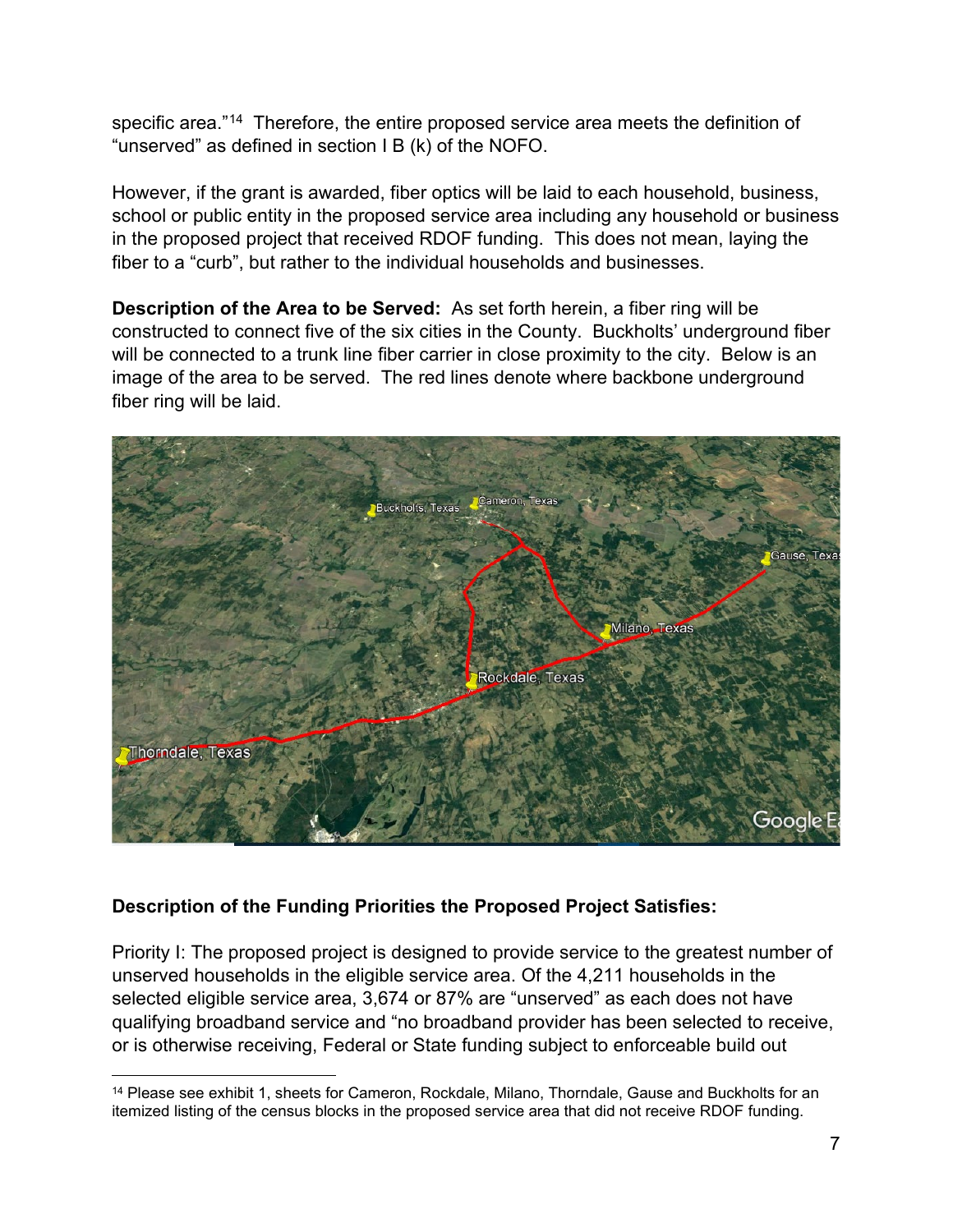commitments to deploy qualifying broadband service in the specific area." This proposed covered broadband project does provide qualifying broadband service to the greatest number of households in the selected eligible service area.

Priority 2: The population of Milam County is just under 25,000 and thus it is far under the 50,000 as set forth by priority two.

Priority 3: The proposed project is the most cost-effective means for providing fiber optics to rural Milam County. The proposed project will make fiber available to the most concentrated parts of the County and provide a fiber ring for future growth. This is the most cost-effective way to provide fiber to the County. Further, underground fiber is protected from natural disasters and other calamities, such as rodents.

Priority 4: The proposed project will deliver speeds far more than the NOFO required 100/20 Mbps.

Most importantly this aggressive project is a futuristic plan. We realize that the County is rural with a sparse population. However, the County is growing, and we are working to bring new business and new people to the County. We want to build a regional training center in the County to train for the technological jobs of the future, including those jobs associated with bitcoin mining, data processing and solar. But, in order to do this important task, we must have fast, reliable internet. This project meets all of the funding priorities of the NOFO, but most importantly it will posture the County for future growth and development.

**Cost of the Project:** The total cost of the 294-mile fiber project is \$10,493,003.<sup>15</sup> The project will deliver service to 4,211 households at an average cost of \$2,491.00 per household. This is a very reasonable price for the proposed project. While reasonable, it is still a lot of money, which is why a grant is necessary. Internet service providers are hard pressed to expend \$10,497,003. from their own coffers knowing it will take years to simply recoup the investment, must less make a profit. Further, it is hard for internet service providers to acquire substantial loans as most have few fixed assets for collateral.

The costing method for this project has been broken down into three main sub-projects; backbone fiber, middle mile fiber, and last mile fiber. The backbone fiber will be 54 miles of bored fiber and will connect several towns in Milam County to three redundant provider networks. The middle mile fiber will be connected to the backbone to several fiber cabinets throughout the involved towns. This fiber will also be bored underground through all the roads in the town to a connection point for each home "pedestal". From the pedestal the last mile fiber will be bored underground to each home in the project.

<span id="page-7-0"></span><sup>15</sup> See form SF 424-C completed August 14, 2021.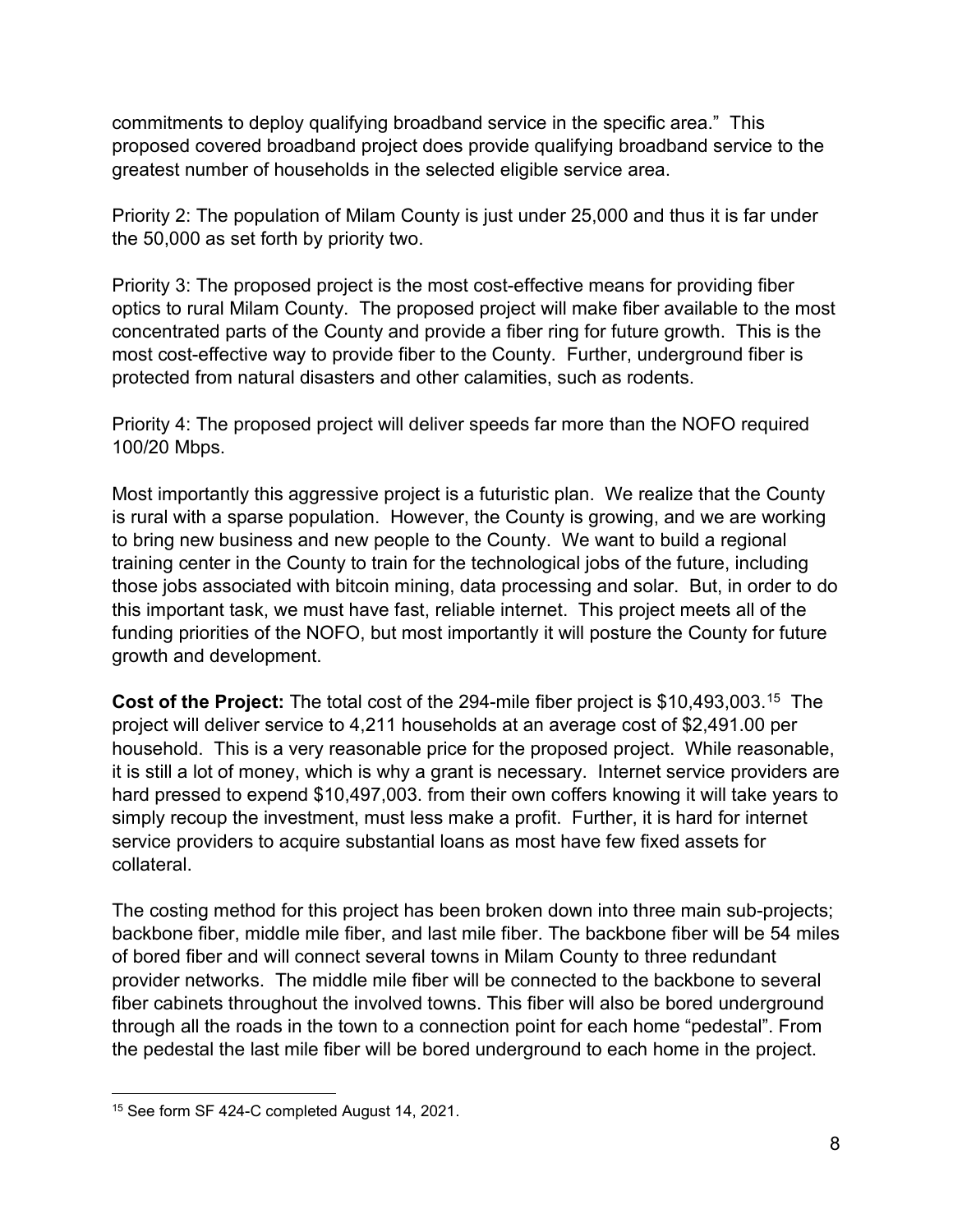Equipment will be mounted on the outside of the home and delivery into the home will be available at the owner's request.

Backbone fiber has been calculated based on a cost per foot basis as illustrated in field E17 of the detail spreadsheet, however middle mile and last mile are calculated on a cost per household as seen in fields E37 and E52.[16](#page-8-0) Middle and last mile cost calculations are based on a pre-engineered 150 household town and broken down to the cost per household to be used across the total 4211 households of the proposed project. Equipment required to complete the project are included in column F and broken down to a per day cost as seen in D11, D32, and D47.<sup>[17](#page-8-1)</sup> This is included in the total cost per household and cost per mile calculation.

There are some items that are considered "Not Allowable" that are shown but are entered into the SF-424C form as "Not Allowable" and removed from the total.<sup>18</sup> These items are identified in red and in column B of the SF-424C form.

The backbone build is done by boring down the Texas Department of Transportation easements in 1000 feet increments. At most of these ingress/egress points, a cement hand hole will be installed enabling splicing for additional service for other customers, or to store slack in the fiber for future repairs. At each ingress/egress point a marker identifying the hand hole will be installed with a tracer wire attached allowing for future locates of the buried fiber. At each town there will be several fiber cabinets installed to allow connections from multiple customers to the backbone connection. This will then connect to the middle mile fiber.

The middle mile fiber will egress from a fiber cabinet and be installed in a "grid" pattern mimicking the pattern of the town blocks. In the center of each town block the middle mile fiber will ingress/egress with a "pedestal" where required fibers will be broken out and connected to a "TAP". The TAP is where the last mile fiber will connect to the customer premise.

The last mile fiber will egress from the Pedestal using a fiber to the home drop which will be connected to the Tap using a waterproof OPTI style connector. This then will be bored underground to each home where conduit will come up the side of the house into a small demarcation "D-Marc" box. From there an indoor fiber jumper will be run into the home to a faceplate that will be mounted on the wall close to a power plug. This is where a fiber router will be connected allowing ethernet connections as well as Dual

<span id="page-8-0"></span><sup>&</sup>lt;sup>16</sup> See exhibit 5, Detailed Budget Spreadsheet for Milam County Broadband Infrastructure Project.

<span id="page-8-1"></span><sup>17</sup> See exhibit 5, Detailed Budget Spreadsheet for Milam County Broadband Infrastructure Project.

<span id="page-8-2"></span><sup>&</sup>lt;sup>18</sup> See exhibit 5, Detailed Budget Spreadsheet for Milam County Broadband Infrastructure Project, column M.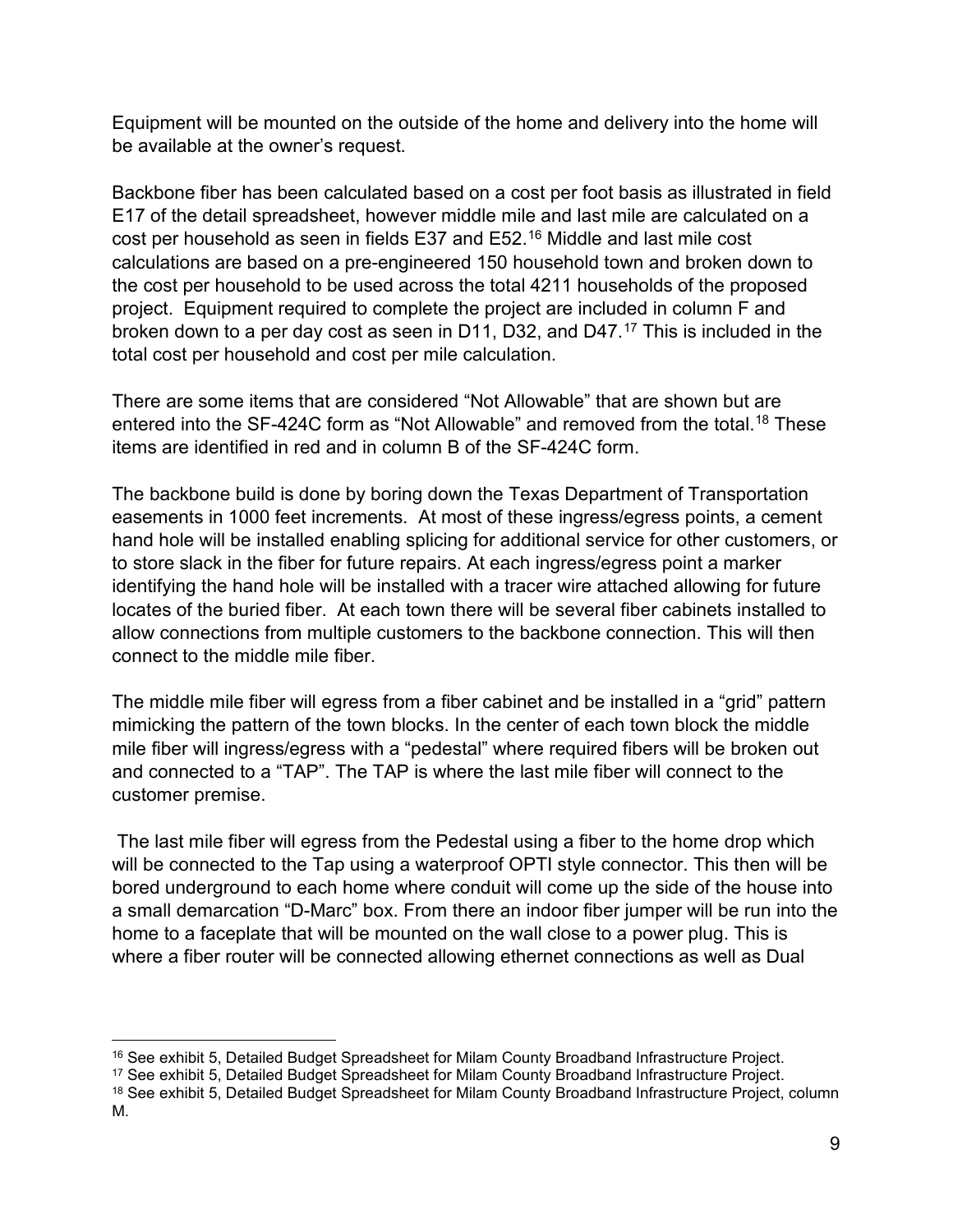Band AC 5.8 and 2.4 wireless connections. All hardware required to complete each phase of this project is identified in columns A-D. [19](#page-9-0)

**Table of Funded Project Participants:** Milam County and Zochnet will be the only two organizations that will participate in and contribute to the proposed activities. Zochnet will perform all the work of laying the fiber, without the assistance of any subcontractors. The equipment and personnel performing work on the project will be that of Zochnet. At the time of the filing of our application, there are no "unfunded informal collaborators."

| <u>Urganizational Unan ori all'i unucu i Tojcot i anticipants</u> |                    |                                |
|-------------------------------------------------------------------|--------------------|--------------------------------|
| <b>Organization</b>                                               | Individual         | Title                          |
| <b>Milam County</b>                                               | <b>Steve Young</b> | County Judge                   |
| Zochnet                                                           | Robert Zoch        | CEO                            |
| Zochnet                                                           | Roger Turner       | <b>Chief Financial Officer</b> |

#### Organizational Chart of all Funded Project Participants

**Resumes of Key Personnel:** The resumes of the key personnel as set forth in the chart above are attached to this narrative.[20](#page-9-1)

**Proposed Prices:** The end user will not be charged for the cost of fiber installation. Further, there will be no required contract for the service. However, Zochnet will offer a two-year contract with a 25% annual saving for new subscribers. The proposed price of the service with the 25% discount will be as follows:

10/10 Mbps \$44.96 per month 25/25 Mbps \$59.96 per month 50/50 Mbps \$82.46 per month 100/100 Mbps \$112.46 per month

Those who do not enter into a 2-year contract would pay an additional 25% to the above listed prices.<sup>[21](#page-9-2)</sup>

**Technical Details of the Project:** The proposed technology will be Active Ethernet deployment where all fiber connections feed into centrally located splice enclosures. All connections will aggregate over a fiber backhaul to the fiber network core. The only time concentration of subscriber demand to capacity happens is at the core. At the customer premises a fiber router will be installed in the home with standard one gigabit ethernet port to allow customers to connect standard equipment directly to the router via wireless or wired methods.

<span id="page-9-1"></span><span id="page-9-0"></span><sup>&</sup>lt;sup>19</sup> See exhibit 5, Detailed Budget Spreadsheet for Milam County Broadband Infrastructure Project. 20See Exhibit 6- Resumes of Steve Young, Milam County Judge; Robert Zoch, CEO of Zochnet; Roger Turner, Chief Financial Officer of Zochnet.

<span id="page-9-2"></span><sup>21</sup> See Exhibit 7, Zochnet's current broadband pricing schedule.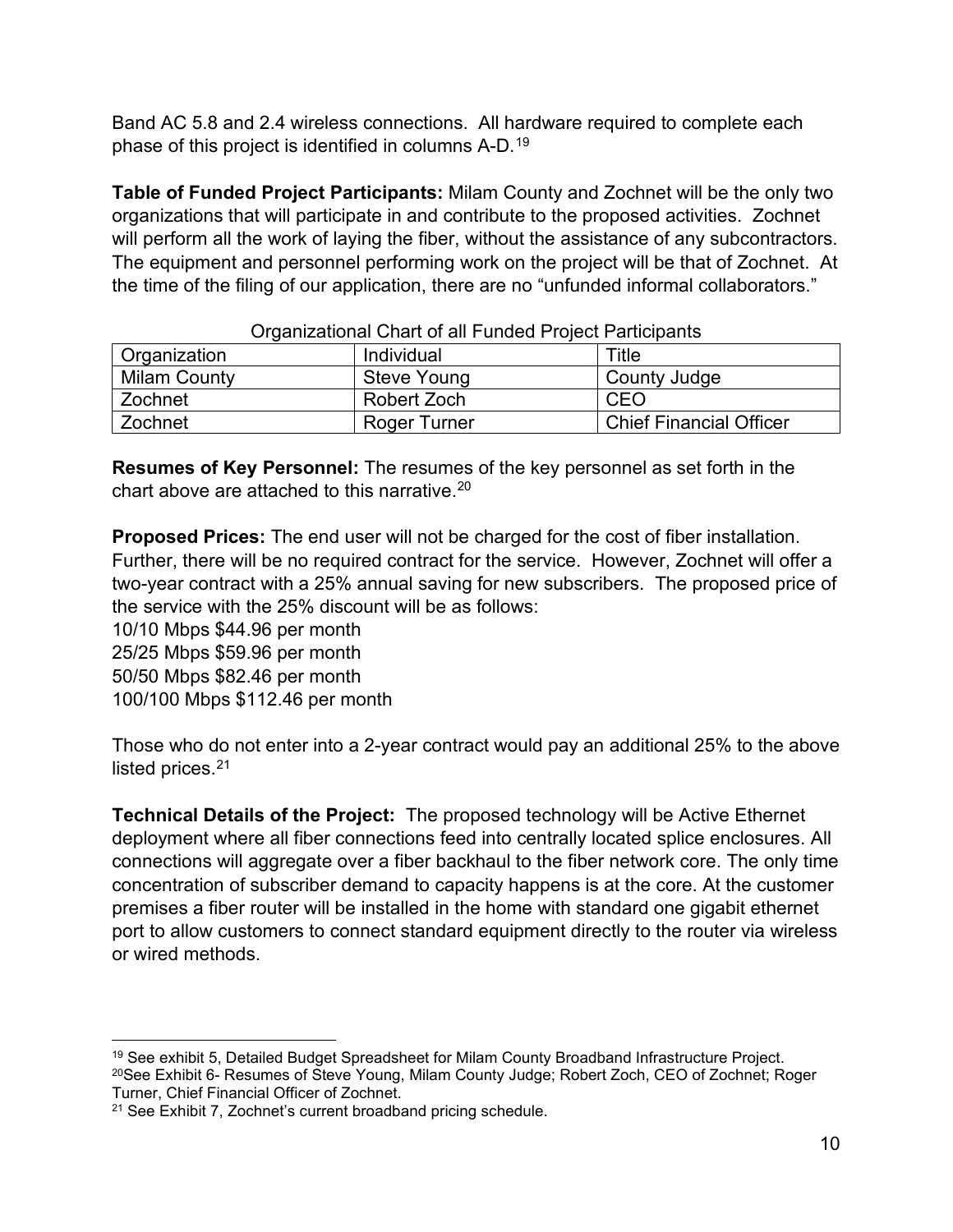This technology will ensure uncontested bandwidth and a reliable 1:1 connection from the customer premise to the internet, providing a very linear cost per subscriber, and eliminating the risk of stranded capital investment vs. a Passive Optical Network (PON) deployment. Active ethernet also facilitates network redundancy. Active ethernet, compared to PON deployments (which have only one path between the OLT and the ONU) provides a stable, reliable, and guaranteed connection to conduct critical highbandwidth tasks, such as telemedicine, remote education, remote/satellite office, and work from home opportunities. The Partnership will construct fiber rings to provide redundant paths at the network core to protect against fiber path or electronic equipment failures.

## **Evaluation Criteria for the Broadband Infrastructure Program**

## **1. Project Purpose and Benefits (30) Points:**

**a. Level of Impact:** The proposed project should score all 20 points allocated for the level of impact. The project includes the installation of middle mile fiber and last mile fiber to connect 100% of the available 4,211 households in the eligible service area; all of the six cities in the County; all of the seven schools in the County; all of the governmental services including County and city services; the two public libraries, public housing, public safety, medical services and most of the businesses of the County, with the gold standard of broadband, fiber optic. No other Federal or State funds have been requested nor allocated for this project.

**b. Affordability of Service:** The customers will not be charged for the installation of fiber. The only charges will be for the actual use of the service. Zochnet will offer two possibilities: (1) a two year contract with a 25% discount of the standard prices during the contract; and (2) no contract, paying standard fees. The standard fees range from \$59.95 for 10/10 Mbps to \$149.95 for 100/100 Mbps.<sup>[22](#page-10-0)</sup> In addition, there are no data caps of any kind.

Therefore, the service is very affordable and the project should receive the 10 points allocated. Zochnet offers the 25% discount in good faith to demonstrate its commitment to passing some of the savings of the grant to the end users.

# **2. Project Viability**

**a. Technical Approach and Related Network Capacity:** The project is shovel ready and work can begin immediately after funding. The proposal is comprehensive in that it provides fiber to the core of Milam County. The service will provide the highest speeds available and therefore it is scalable and future proof. The project will provide a fiber ring with triple redundancy. The fiber ring will provide 95% or more of all peak period measurements of network round-trip latency at or below 80 milliseconds.

<span id="page-10-0"></span><sup>22</sup> See Exhibit 7, Zochnet's current pricing schedule.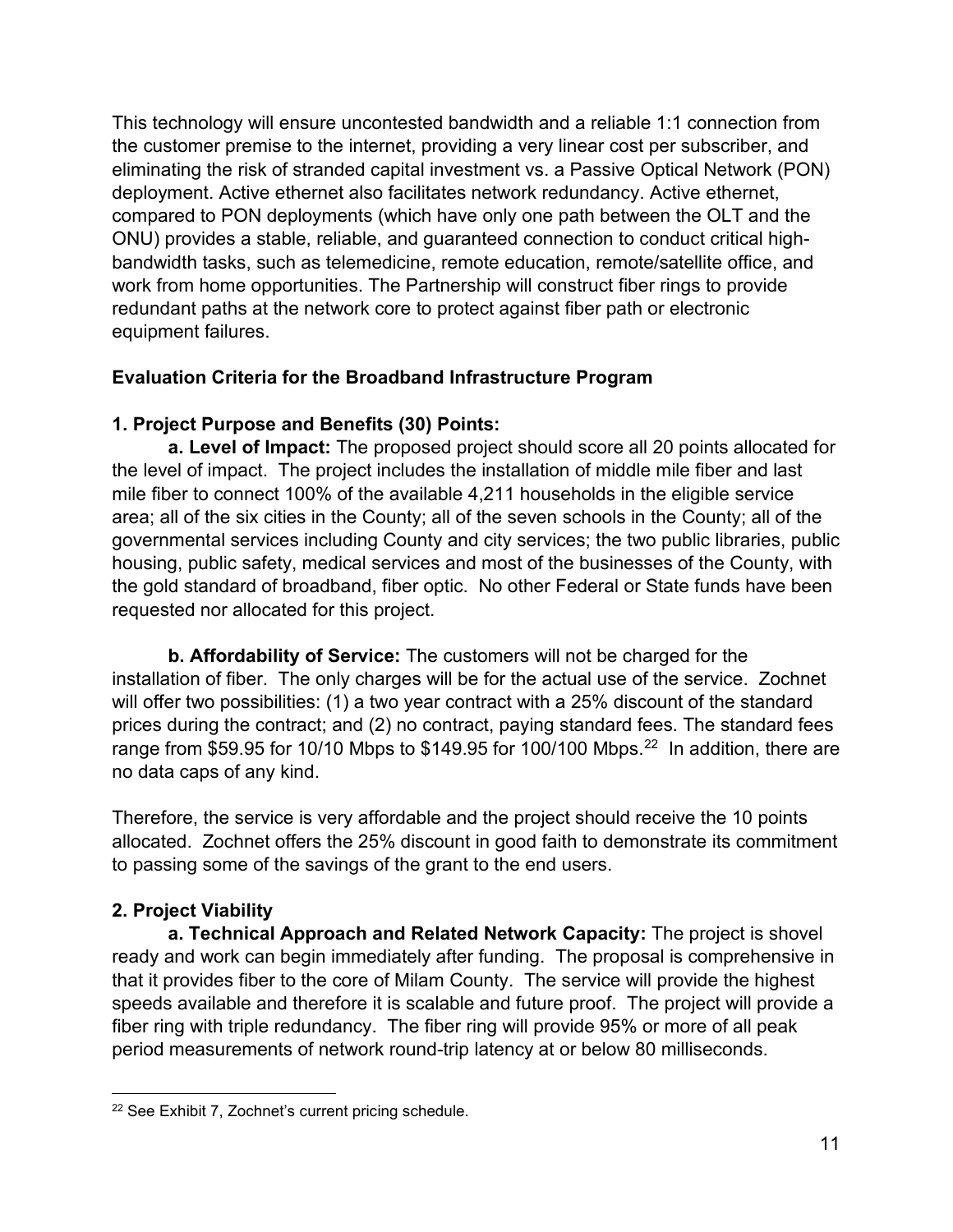Therefore, the project should receive 20 points for its technical approach, capacity and performance.

**b. Applicant's Organizational Capability:** Zochnet will perform all the construction work of laying the fiber optics. Zochnet has the organizational skills to complete and manage the project as it has been in business for over twelve years. Zochnet began in 2010, because its CEO, Robert Zoch wanted better internet at his home in neighboring rural Lee County.

Zochnet now provides broadband service in 14 central Texas counties using 170 towers. In December of 2017 Zochnet began providing aerial fiber to parts of central Texas. It now provides 140 miles of aerial fiber service to 3,700 homes to portions of Lee, Burleson, Washington and Williamson counties. In addition, it recently began laying underground fiber in Milam and Austin counties. Zochnet owns and manages all its fiber to home and fixed-point wireless network infrastructure, including the technical and customer support of its 8,000 customers. Zochnet manages its system, maintains its system and provides outstanding customer support.

Zochnet is currently laying underground fiber optics in Milam County and therefore it knows the process and what is required. Thus, Zochnet has the organizational skills to construct, maintain and support the proposed project warranting an allowance of 20 points.

## **3. Project Budget and Sustainability:**

**a. Reasonableness of the Budget:** There is no profit built into the proposal for construction of the project. Zochnet's proposed budget will simply pay for the actual cost of constructing the project. One of the toughest roadblocks to bringing high speed broadband to rural counties is the cost of installing fiber optic cable. In 2017 the Department of Transportation compiled statistics stating the average cost of laying fiber at \$27,000. per mile. No doubt the cost has risen, but at that price the cost of laying the fiber of this project is approximately \$8 million. Of cours e, this does not include the equipment and ancillary cos ts of the project.

The cost of this project is reasonable, and it makes common sense. It will provide a fiber ring; end user fiber to each individual home and/or business, the fastest speeds and it will provide service to the most concentrated area of rural Milam County in order to be cost effective. Accordingly, the project should receive the maximum 10 points.

**b. Sustainability of the Project:** Zochnet is in the business of installation, maintenance, and broadband customer service. After project completion Zochnet will maintain and provide customer service for all those who use the service. Therefore, the project will be sustained well beyond the award period.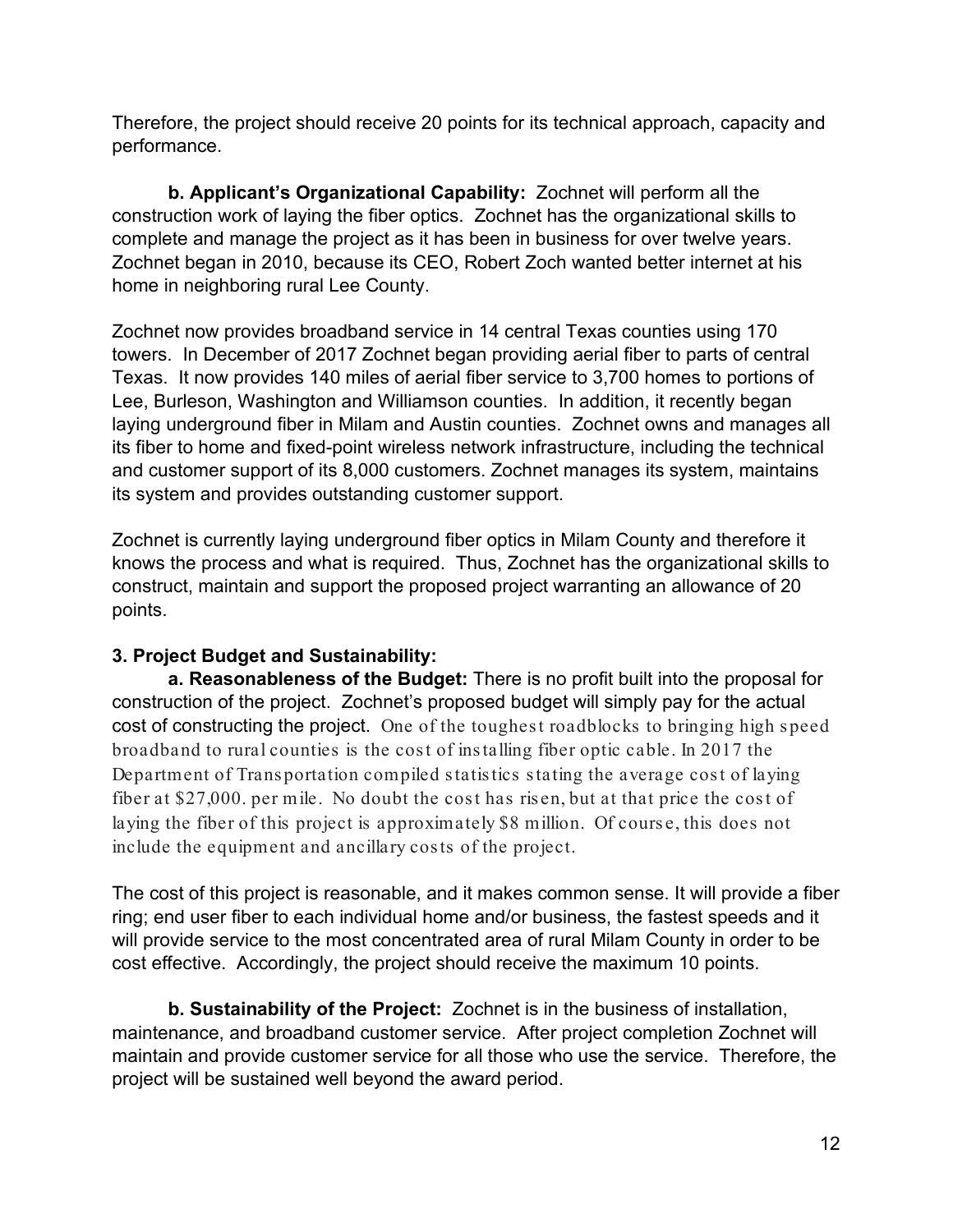The project clearly has the support of the community as evidenced by the letter of support from the involved community leaders.<sup>23</sup> The project clearly has the ability to scale and integrate evolving advanced services over time as the project is installing state of the art, fiber optics. This project is clearly sustainable and should be awarded 15 points for sustainability.

.

**c. Leverage of Non-Federal Resources:** Applicants proposed a 10% match to the project, amounting to \$835,000. Zochnet will provide an in-kind match by providing materials and services, without charge, during the construction phase of the project equaling 10% of the overall Federal assistance. In addition, Zochnet is providing a 25% discount of it standard fees for any customer in the proposed service area that contracts for 2 years to demonstrate a good faith commitment to the overall project. Therefore, the project should receive the maximum 5 points for this category.

**Description of How Deployment Will Have the Ability to Scale:** The project consists of state-of-the-art fiber. Because this is the gold standard in the industry, it has every possible capability for expansion.

**Project Plan:** The project plan is to bring fiber to an eligible service area that includes every household within 697 census blocks that incorporates the six cities of Milam County. Fiber will be laid to the individual households as shown by the exemplary photo below. The proposed plan will provide underground fiber optic connections to the individual households and business in the proposed service area and not just a connection to the "curb" or a city block. [24](#page-12-1)



<sup>&</sup>lt;sup>23</sup> See exhibit 2, letter of support from, mayors, school superintendents and others.

<span id="page-12-1"></span><span id="page-12-0"></span><sup>&</sup>lt;sup>24</sup> Please see the "Cost of the Project' section above for a more detailed description of the "Project Plan."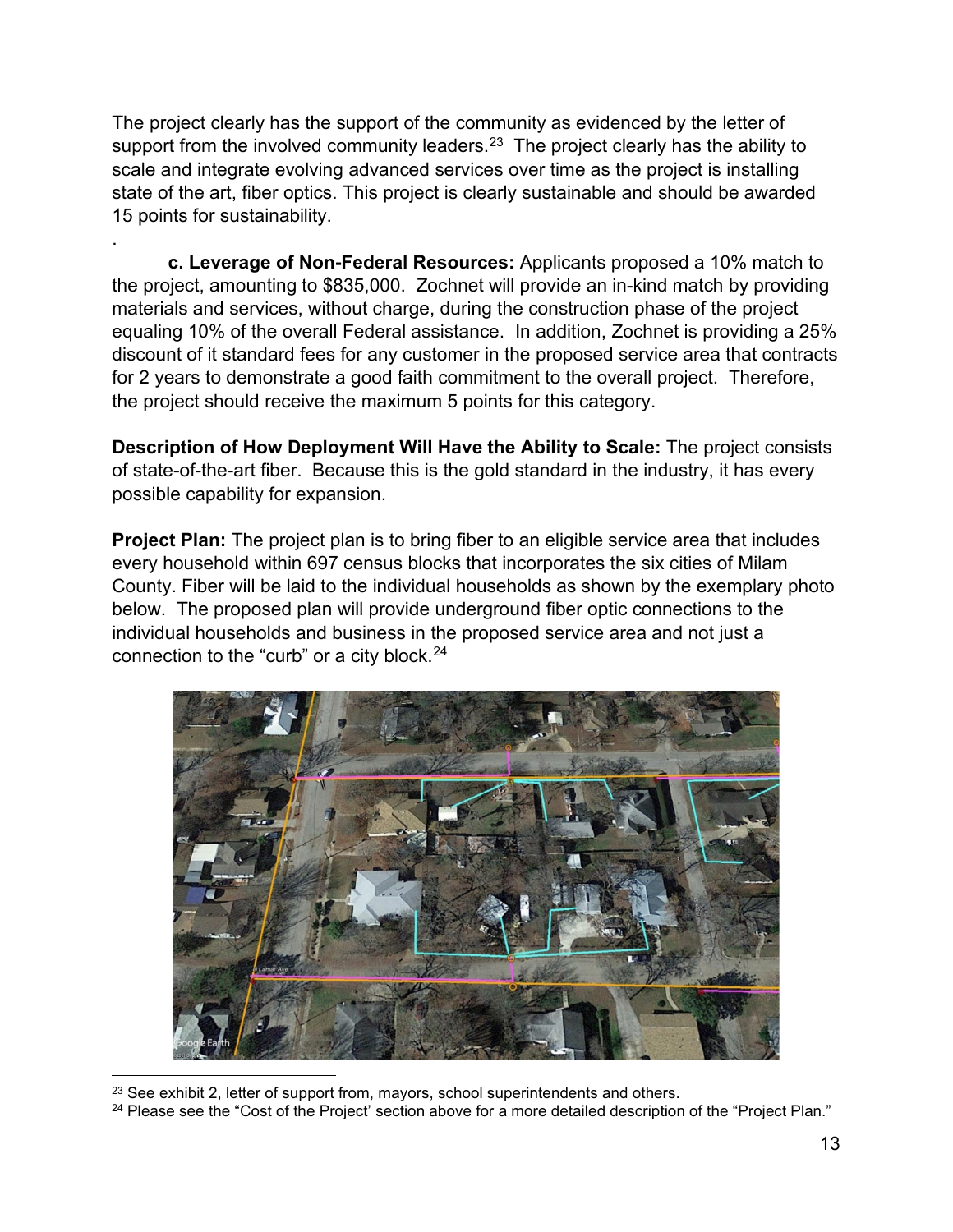## **Brief Description of the Physical Project Area:**

The area for the proposed project area is shown in the map below, which has been previously described herein.



There are no protected lands or resources in or near the project area. The partnership has not performed any environmental or historic studies, but if the grant is awarded, all necessary studies will be done before construction in the affected area begins. Further, the project will comply with all applicable provisions of the National Environmental Policy Act and the National Historic Preservation Act. The Partnership will cooperate with the NTIA in identifying feasible measures to reduce or avoid any identified adverse environmental impacts of the proposed project.

**Description of Support Provided to the Provider:** No support has been provided to the Zochnet for the deployment of broadband service in the proposed service area. No grants, loan or loan guarantees of any kind have been requested nor provided from any source, including, but not limited to: the State of Texas; Title VI of the Rural Electrification Act of 1936; the broadband pilot program known as "Rural eConnectivity Pilot Program" or the "ReConnect Program"; any high cost universal service support provided under section 254 of the Communications Act; any grant provided under 6001 of the American Recovery and Reinvestment Act of 2009; amounts made available for the Education Stabilization fund under the heading "DEPARTMENT OF EDUCATION"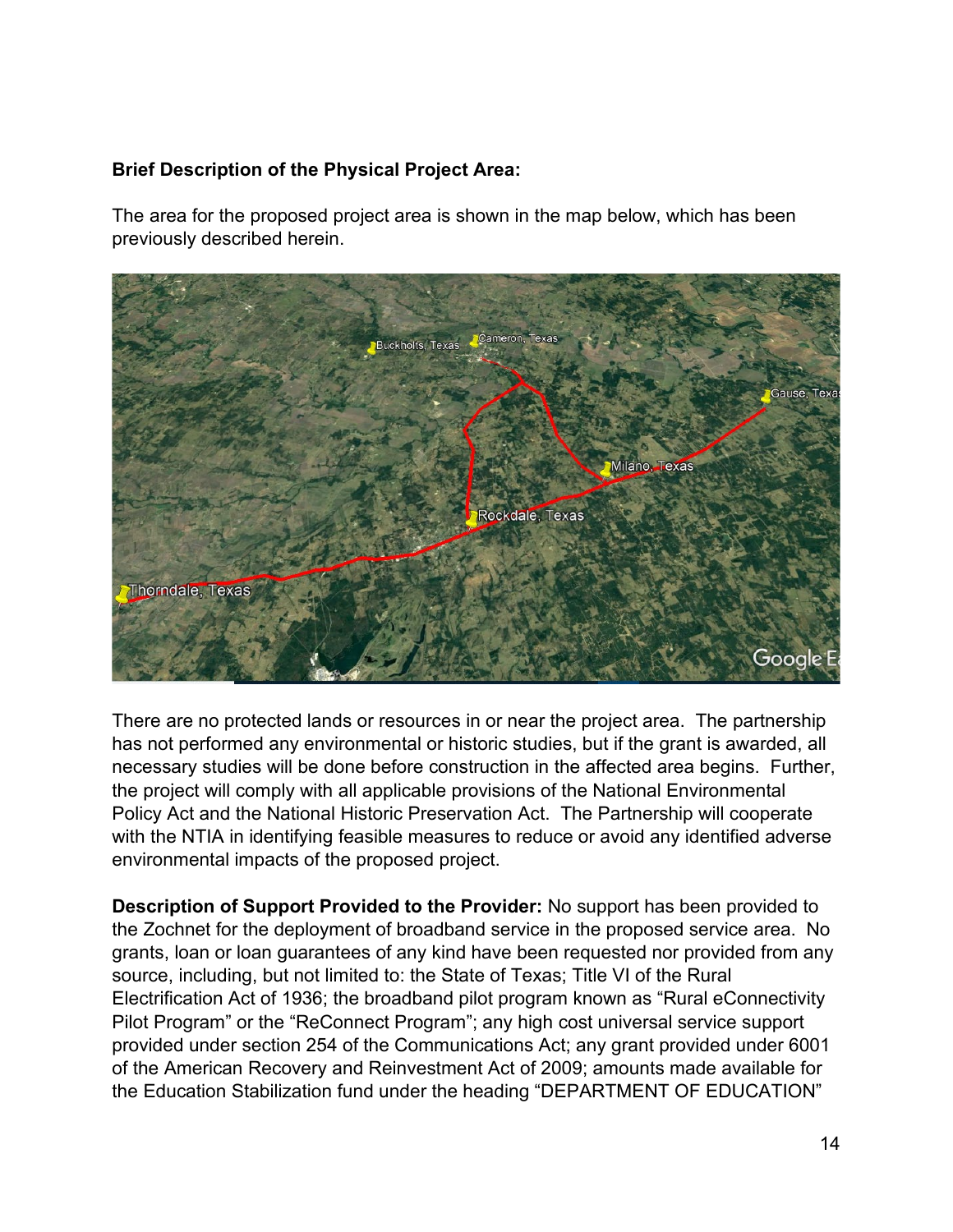in title VIII of division B of the CARES Act; or any other grant, loan, or loan guarantee provided by the Federal Government for the provision of broadband service.

**Strong Labor Standards:** Zochnet currently provides the prevailing wage and fringe benefits for all of its 57 employees. Zochnet will continue to offer wages at or above the prevailing wage for all employees that participate in the project. Zochnet has and will continue to hire locally.

Zochnet pays the cost of medical insurance for all of its employees and provides a 401(k) plan as well. Zochnet invests heavily in its employees by providing training and on the job skills.

Zochnet does comply and will continue to comply with all the applicable provisions of the Davis, Bacon Act.

**Conclusion:** All of Milam County is without qualifying broadband service. According to the NTIA map of broadband need indicators, the median fixed broadband speeds for the entire County is below 25/3 Mbps. Thus, all of Milam County meets the definition of "eligible service area."

Of the 4,211 households in the selected eligible service area, 3,674 or 87% are "unserved" as each does not have qualifying broadband service and "no broadband provider has been selected to receive, or is otherwise receiving, Federal or State funding subject to enforceable build out commitments to deploy qualifying broadband service in the specific area." This proposed covered broadband project does provide qualifying broadband service to the greatest number of households in the selected eligible service area.

Milam County and Zochnet have partnered to provide a ring of fiber that will connect and serve the most concentrated areas of population in the County. The ring will serve as the backbone of "qualifying broadband service" for now and for many years to come. The proposed project will deliver the fastest speeds available.

Milam County is rural, with less than 50,000 in total population and the speed of the proposed service is the highest available. But most importantly, this is a project of the future. This is a project that is capable of expansion. This is a sustainable project that has the ability to evolve, sustain and scale for future advanced services for a rural county that will undoubtably grow due to its close proximity to an ever-expanding Austin, Travis County population.

On balance this is a project that meets and exceeds the statutory funding priorities of the NOFO. In addition, it meets and exceeds all of the evaluation criteria of the NOFO and it certainly merits approval. The Partnership proposes a perfect plan that complies